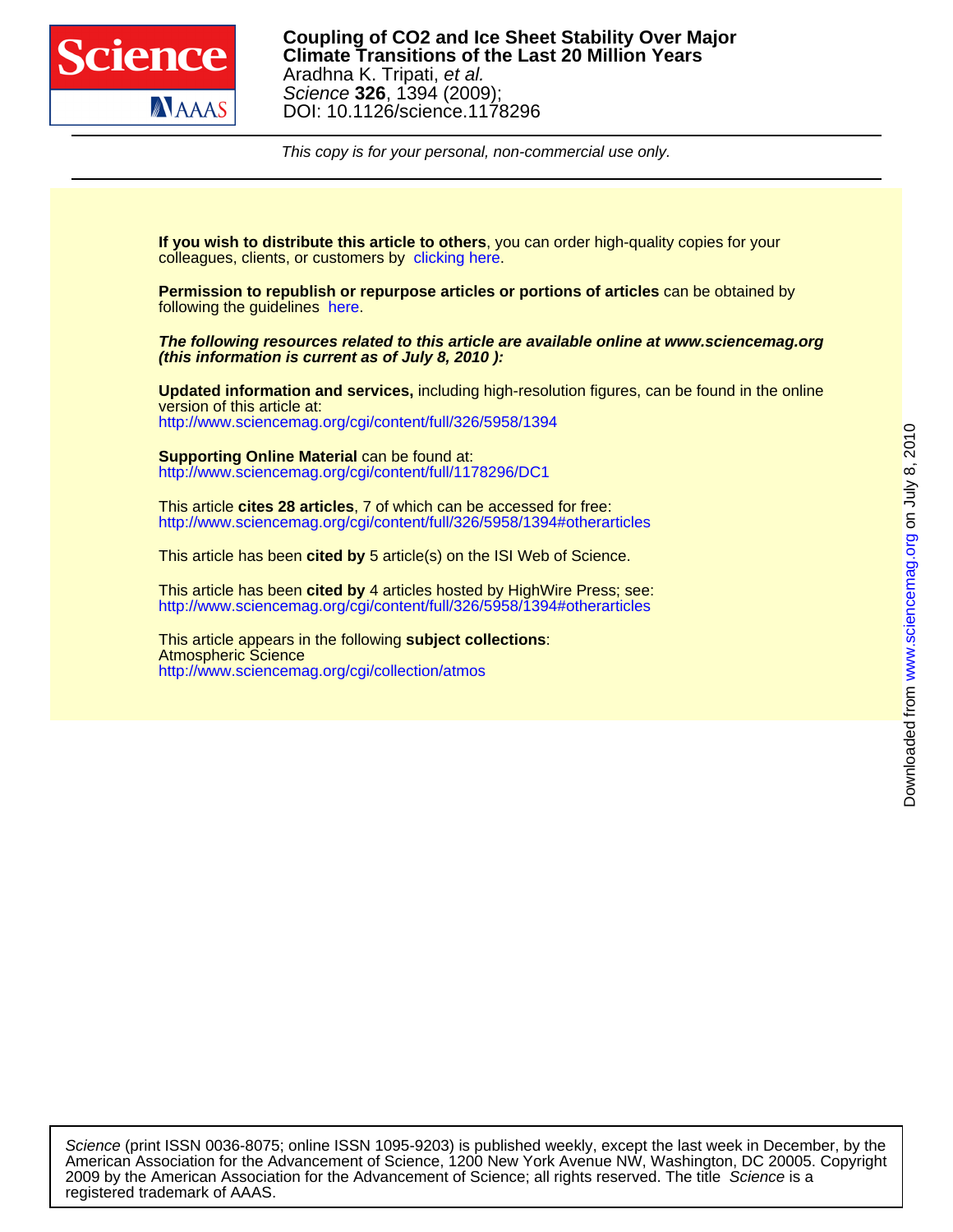## Coupling of  $CO<sub>2</sub>$  and Ice Sheet Stability Over Major Climate Transitions of the Last 20 Million Years

Aradhna K. Tripati, $1.2*$  Christopher D. Roberts,<sup>2</sup> Robert A. Eagle<sup>3</sup>

The carbon dioxide (CO<sub>2</sub>) content of the atmosphere has varied cyclically between  $\sim$ 180 and  $\sim$ 280 parts per million by volume over the past 800,000 years, closely coupled with temperature and sea level. For earlier periods in Earth's history, the partial pressure of  $CO<sub>2</sub>$  (pCO<sub>2</sub>) is much less certain, and the relation between  $pCO<sub>2</sub>$  and climate remains poorly constrained. We use boron/calcium ratios in foraminifera to estimate  $pCO<sub>2</sub>$  during major climate transitions of the past 20 million years. During the Middle Miocene, when temperatures were  $\sim 3^{\circ}$  to 6 $^{\circ}$ C warmer and sea level was 25 to 40 meters higher than at present,  $pCO<sub>2</sub>$  appears to have been similar to modern levels. Decreases in  $pCO<sub>2</sub>$  were apparently synchronous with major episodes of glacial expansion during the Middle Miocene (~14 to 10 million years ago) and Late Pliocene (~3.3 to 2.4 million years ago).

The response of ice sheets and climate to<br>past and future changes in the partial<br>pressure of  $CO_2(pCO_2)$  remains uncertain<br>(1) Geologic data can be used to constrain relapast and future changes in the partial pressure of  $CO<sub>2</sub>$  ( $pCO<sub>2</sub>$ ) remains uncertain (1). Geologic data can be used to constrain relations between  $pCO<sub>2</sub>$  and ice sheet stability, identify climate thresholds, and validate models used for simulating future climate change  $(1)$ . Over the past 20 million years (My), there have been substantial changes in global sea level driven by the growth and decay of continental ice sheets. Among the most pronounced of these fluctuations are the growth of ice on East and West Antarctica, the formation of an Arctic ice cap in the Middle Miocene [~14 to 10 million years ago (Ma)], and the intensification of glaciation in the Northern Hemisphere during the Late Pliocene  $(\sim 3.4$  to 2.4 Ma)  $(2-4)$ . The causes of these glacial transitions, however, are the subject of intense debate. Proposed mechanisms include changing ocean circulation due to the closure of the Panamanian Seaway (5), upper water-column stratification in the tropics and/or high latitudes (6), and orbitally driven variations in the amount or distribution of insolation (2). Other authors invoke  $pCO<sub>2</sub>$  changes to explain glacial expansion (7–9).

Although there is speculation about the role of the carbon cycle in driving these well-studied climate changes, there is surprisingly little direct evidence to support a coupling between  $pCO<sub>2</sub>$ and climate before the ice core record (i.e., before 0.8 Ma). Estimates of  $pCO<sub>2</sub>$  for the past 20 My have been generated with the use of several methods  $(10-13)$ , including the difference in the carbon isotopic composition  $(\delta^{13}C)$  of alkenones and co-occurring foraminifera,  $\delta^{13}$ C of bulk carbon and pedogenic carbonates, boron isotope composition  $(\delta^{11}B)$  of foraminifera, stomatal density on fossil leaves, and carbon-cycle modeling. Most reconstructions support a decoupling between  $pCO_2$  (10–13) and climate (14) during the Miocene and Late Pliocene, although very little  $pCO<sub>2</sub>$  data are available, and the few published proxy reconstructions yield conflicting results. In addition, few  $pCO<sub>2</sub>$  proxies have replicated the ice core data of the past 0.8 My.

To test the hypothesis that  $CO<sub>2</sub>$  and climate were closely coupled across these major transitions, we calculated surface-water  $pCO<sub>2</sub>$  (and pH) for three intervals  $[(i) 20$  to 5 Ma,  $(ii) 3.5$  to 2.4 Ma, and (iii) 1.4 Ma to the present] using foraminiferal B/Ca ratios. Yu et al. demonstrated that planktic foraminiferal B/Ca ratios can be used to estimate seawater borate/bicarbonate ratios  $[B(OH)_4^-/HCO_3^-]$  (15). Seawater  $B(OH)_4^-/HCO_3^$ will respond to changes in the carbonate system (such as pH, alkalinity, or dissolved inorganic carbon), as well as the total concentration of dissolved boron. To calculate  $pCO<sub>2</sub>$  and pH from seawater  $B(OH)_4^-/HCO_3^-$ , Yu et al. assumed alkalinity scaled either with surface-water salinity or whole-ocean salinity and total boron concentrations scaled with salinity. The choice of either of these models had a negligible effect on the reconstruction [<10 parts per million by volume (ppmv)].

We reconstructed surface-water  $B(OH)_4$ <sup>-/</sup>  $HCO<sub>3</sub><sup>-</sup>$  at sites 806 and 588 located in the western tropical Pacific Ocean (fig. S1). Surface-water  $pCO<sub>2</sub>$  at these sites should reflect atmospheric  $pCO<sub>2</sub>$ , as today this region is close to equilibrium with the atmosphere (table S2), not strongly affected by upwelling, and characterized by low productivity. Although ocean stratification has probably changed over the past 20 My, the western tropical Pacific probably experienced much smaller fluctuations than other regions (the eastern sides of ocean basins, mid-latitude settings, high-latitude settings) (6, 16, 17). Surface temperatures in this region are also thought to have been relatively stable over long time scales (18, 19),

with fluctuations of  $\leq 6^{\circ}C$ , in contrast to other areas (16, 17). Both sites were drilled in shallow waters (table S1), with well-preserved planktonic foraminifera (10, 17–20).

We measured B/Ca ratios, Mg/Ca ratios, and  $\delta^{18}$ O values in monospecific samples of the surface-dwelling species Globigerinoides ruber and G. sacculifer (tables S3 and S4). Average reproducibility for B/Ca ratios of separately cleaned samples was 3.5%. B/Ca ratios were converted to seawater  $B(OH)_4$ <sup>-</sup>/HCO<sub>3</sub><sup>-</sup> ratios with the use of an appropriate value for the apparent partition coefficient  $(K_D)$ .  $K_D$  was calculated for each sample by applying a species-specific calibration between  $K<sub>D</sub>$  and temperature (table S7) to Mg/Ca-derived estimates of temperature. Calculated  $B(OH)_4^-/HCO_3^-$  ratios (and  $pCO_2$  values) for 20 replicates typically differ by less than 4% (table S8), and values calculated using 78 pairs of G. ruber and G. sacculifer from the same sample agreed to within 3%, on average (table S9) (21).

To estimate pH and  $pCO_2$  from B(OH)<sub>4</sub><sup>-/</sup> HCO<sub>3</sub><sup>-</sup> ratios, a further assumption is required to fully constrain the carbonate system. We use seawater  $B(OH)_4^-/HCO_3^-$  ratios and estimates of alkalinity or carbonate ion concentration to determine pH and  $pCO<sub>2</sub>$  [section F of supporting online material (SOM)]. We tested the sensitivity of calculated pH and  $pCO<sub>2</sub>$  values to the assumption used, including the following assumptions: (i) alkalinity scaled with salinity, (ii) constant carbonate ion concentration, and (iii) variable carbonate ion concentration. Seawater B has an oceanic residence time of  $\sim$ 11 to 17 My (22). Although we do not know how seawater B has evolved over the past 20 My, variations in seawater  $B(OH)_4^-/HCO_3^-$  ratios on time scales of a few million years should reflect changes in the seawater carbonate system. We assumed total B (fig. S7) may have followed one of five modeled histories (22). The equations that we used for our calculations are provided in sections G to I of the SOM.

In total, we used 28 models to calculate pH and  $pCO_2$  from  $B(OH)_4^-/HCO_3^-$  ratios (figs. S5 to S8 and table S12). The range of calculated values defines the shaded regions in Figs. 1 and 2. The variable alkalinity model is shown in Figs. 1 and 2 (gray and green circles), because it is typically within 5 ppmv of the average of all 28 models.  $pCO<sub>2</sub>$  values calculated using the 28 models agree to within 40 ppmv over the last 800 thousand years (ky), with the difference between minimum and maximum calculated values increasing farther back in time (50 ppmv from 0 to 5 Ma, 60 ppmv from 5 to 10 Ma, and 100 ppmv from 10 to 20 Ma).

The  $pCO<sub>2</sub>$  reconstruction accurately reproduces ice core measurements from 0 to 0.8 Ma (Fig. 1). If the variable-alkalinity model is considered (Fig. 1, gray circles),  $\sim$ 30- to 50-ppmv offsets are observed for three (of 41) samples, which may be due to differences in age models [128 and 374 thousand years ago (ka)] or inaccuracies in the reconstruction (at 581 ka). For

<sup>&</sup>lt;sup>1</sup>Departments of Earth and Space Sciences and Atmospheric and Oceanic Sciences, and Institute of Geophysics and Planetary Physics, University of California, Los Angeles (UCLA), Los Angeles, CA 90095, USA. <sup>2</sup> Department of Earth Sciences, University of Cambridge, Cambridge, CB2 3EQ, UK. <sup>3</sup>Division of Geological and Planetary Sciences, California Institute of Technology, Pasadena, CA 91125, USA.

<sup>\*</sup>To whom correspondence should be addressed. E-mail: ripple@zephyr.ess.ucla.edu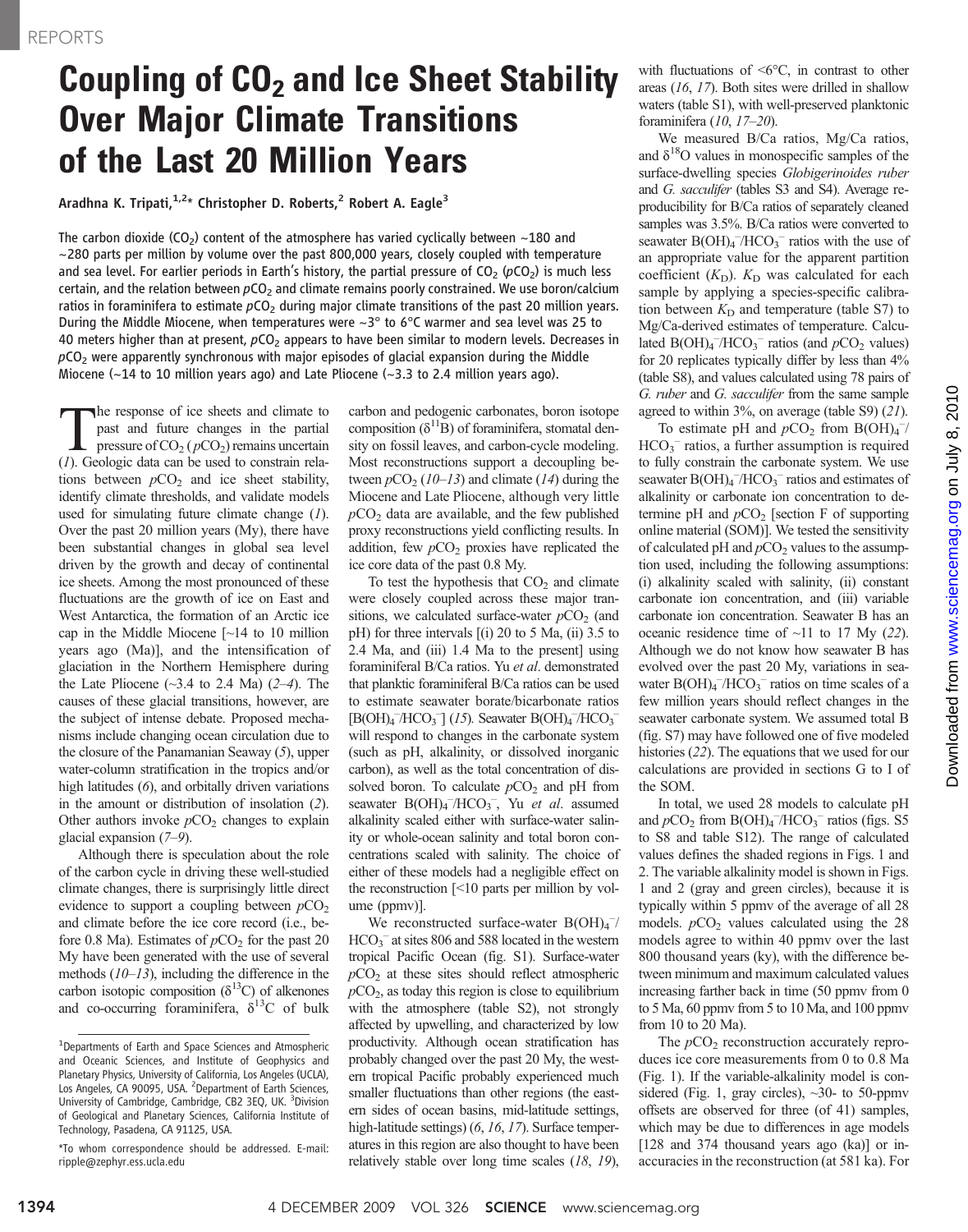the whole population of  $pCO<sub>2</sub>$  estimates from this interval ( $n = 39$  samples), the root mean square error of the residuals (the difference between observed  $pCO<sub>2</sub>$  values from ice cores and reconstructed  $pCO<sub>2</sub>$  from foraminiferal B/Ca using the variable-alkalinity model) is 13 ppmv (fig. S9). If the other 26 models are considered, then all 41 values lie within error of the ice core record. Although only moderate in resolution, the record shows the change in the amplitude of the 100-ky cycle at 650 ka seen in ice cores (23). Our results for the past 1.4 Ma are very similar to those reported in a recently published  $\delta^{11}$ B record (11).

Results for the Miocene and Late Pliocene support a close coupling between  $pCO<sub>2</sub>$  and climate (Fig. 2). Relative to today, surface waters appear to have been more acidic and  $pCO<sub>2</sub>$ values higher (Fig. 2, A and B) during the Early and Mid-Miocene (~20 to 15 Ma). This interval was characterized by global warmth, with little evidence for substantial (i.e., similar to modern) ice storage in Antarctica or Greenland (3, 14, 24). The highest estimates of  $pCO<sub>2</sub>$  occur during the Mid-Miocene Climatic Optimum (MMCO), ~16 to 14 Ma, the only interval in our record with levels higher than the 2009 value of 387 ppmv. Climate proxies indicate that the MMCO was associated with reduced ice volume and globally higher sea level  $(25 \text{ to } 40 \text{ m})$   $(3)$ , as well as warmer surface- and deep-water temperatures (2, 20). These results are consistent with foraminiferal  $\delta^{11}$ B data that indicate that surface waters were more acidic ~20 Ma (12).

After the MMCO in the Mid-Miocene (~14 to 10 Ma), surface-water pH increased and  $pCO<sub>2</sub>$ decreased by ~200 ppmv. This pattern mirrors long-term trends in  $\delta^{18}$ O records and is correlated with the appearance and growth of ice in both hemispheres, consistent with  $CO<sub>2</sub>$  driving this transition. Global cooling appears to have begun at  $\sim$ 14.2 Ma (2), and subsequent glacial expansion drove a 0.7 to 1.0 per mil increase in seawater and benthic foraminiferal  $\delta^{18}O(25)$ , as well as a lowering of sea level  $(\sim40 \pm 15 \text{ m})$  (3). In the Northern Hemisphere, this fall in  $pCO<sub>2</sub>$  coincides with the onset of perennial Arctic sea ice cover (26), the development of substantial ice storage (14), and the first Miocene occurrence of ice-rafted debris in the North Atlantic, indicating that glaciers reached sea level (24). In the Southern Hemisphere, decreasing  $pCO<sub>2</sub>$  is associated with the change from wet- to cold-based alpine glaciers in the McMurdo Dry Valleys (27), the transition to cold polar conditions and the growth of ice on West Antarctica (28), and the re-initiation of a large ice sheet on East Antarctica (2, 29).

During the Late Miocene (~10 to 7 Ma), seawater pH was relatively high, and  $pCO<sub>2</sub>$  was low and stable (~220 ppmv). Small ice sheets on West Antarctica and in the Northern Hemisphere are thought to have expanded while temperatures cooled (13). In the latest Miocene ( $\sim$ 7 to 5 Ma), pH and  $pCO<sub>2</sub>$  exhibit large-amplitude variations, although the trends are poorly defined. This interval has been interpreted as generally being warm, with interglacials representing complete deglaciation of marine-based regions of Antarctica (30), consistent with the limited data on our  $pCO<sub>2</sub>$  curve.

Our B/Ca record indicates a large increase in pH and a fall in  $pCO<sub>2</sub>$  (~150 ppmv) during the Late Pliocene  $(\sim]3.4$  to 2.4 Ma) (Fig. 2, C and D). This evidence for a decline in  $pCO<sub>2</sub>$  coincident with the intensification of glaciation is consistent with the hypothesis that  $pCO<sub>2</sub>$  was the major driver of ice growth at this time. Model simulations also support the idea that changing  $pCO<sub>2</sub>$ , and not ocean heat transport, triggered glaciation

(31). Comparison with other records indicates that decreasing  $pCO<sub>2</sub>$  is synchronous with the intensification of continental glaciation in the Northern and Southern Hemispheres, as indicated by increased foraminiferal  $\delta^{18}O(32)$ , the onset of ice rafting in the North Pacific, and increased rates of ice rafting in the North Atlantic (24, 33) and Southern Ocean (34). In addition, the interval of low  $pCO<sub>2</sub>$  at ~2.5 Ma is associated with the onset of large-amplitude (glacial-interglacial) cycles in deep-sea oxygen isotope records (32).

These results show that changes in  $pCO<sub>2</sub>$  and climate have been coupled during major glacial transitions of the past 20 My, just as they have



**Fig. 1.** B(OH)<sub>4</sub><sup>-</sup>/HCO<sub>3</sub><sup>-</sup> ratios, pH, and  $pCO_2$  from 0 to 1.4 Ma from B/Ca ratios of surface-dwelling foraminifera compared with Antarctic ice core data (solid line) (23) Data are mean + average  $\sigma$ . There is a foraminifera compared with Antarctic ice core data (solid line) (23). Data are mean  $\pm$  average  $\sigma$ . There is a 3.5% analytical uncertainty in B/Ca ratios (average 1o), based on analyses of replicate samples (table S8), and a 4% uncertainty in reconstructed seawater  $B(OH)_4$ <sup>-</sup>/HCO<sub>3</sub><sup>-</sup> ratios, based on 78 paired measurements of G. ruber and G. sacculifer (table S9). This uncertainty in B(OH)<sub>4</sub><sup>-</sup>/HCO<sub>3</sub><sup>-</sup> equates to a 10- to 20-ppmv uncertainty (1 $\sigma$ ) in  $pCO_2$  (~5 to 6%) and a 0.02 uncertainty in pH (~0.2%). The gray shaded region brackets all calculated  $pCO<sub>2</sub>$  values. Gray circles are for a model with a value similar to the average of all 28 models. Vertical dashed lines show Early-to-Mid Pleistocene and Mid-to-Late Pleistocene boundaries. Horizontal solid and dashed lines approximately mark shifts in mean and amplitude of values for a model shown in gray. For comparison,  $\delta^{11}$ Bbased  $pCO<sub>2</sub>$  estimates indicate  $pCO<sub>2</sub>$  of ~220 to 300 ppmv from 0.8 to 1.4 Ma (11).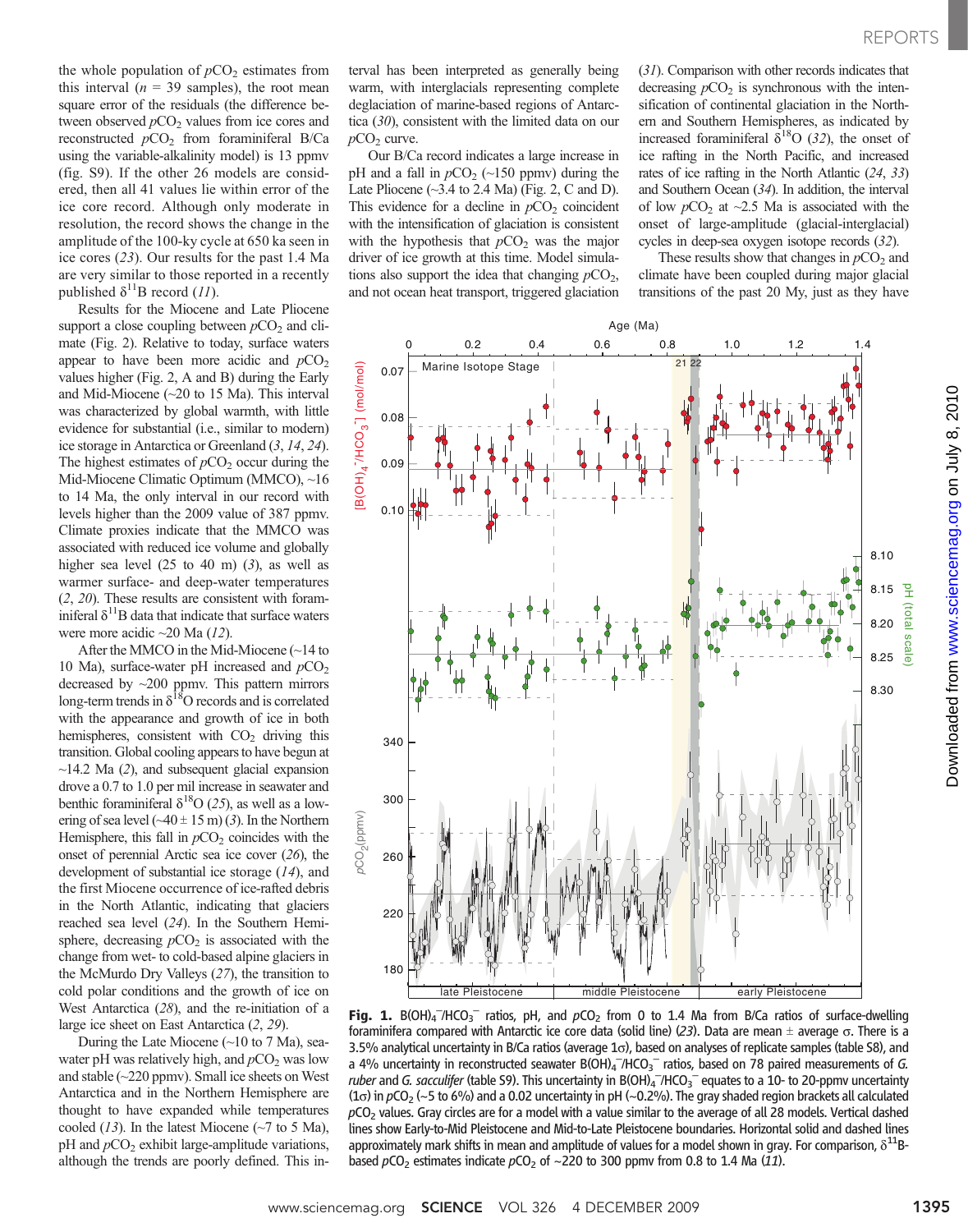### REPORTS

been over the last 0.8 My, supporting the hypothesis that greenhouse gas forcing was an important modulator of climate over this interval via direct and indirect effects. Variations in  $pCO<sub>2</sub>$ affect the radiative budget and energy balance of the planet. Such changes will inevitably have consequences for temperature, the hydrologic cycle, heat transport, and the accumulation and ablation of sea ice and glacial ice. The data presented here do not preclude alternative mechanisms for driving climate change over the past 20 Ma. However, they do indicate that changes in  $pCO<sub>2</sub>$  were closely tied to the evolution of climate during the Middle and Late Miocene and the Late Pliocene glacial intensification, and therefore, it is logical to deduce that  $pCO<sub>2</sub>$  played an important role in driving these transitions. High-resolution records of  $pCO<sub>2</sub>$  and other climate parameters should help

to resolve whether  $pCO<sub>2</sub>$  was a trigger and/or feedback (or both).

These results provide some constraints on  $pCO<sub>2</sub>$  thresholds for the advance and retreat of continental ice sheets in the past, which is also relevant in the context of anthropogenic climate change because it is uncertain how continental ice sheets will respond over the coming centuries to increased levels of  $pCO<sub>2</sub>$  (1). By comparing our reconstruction to the published data sets described above, we are able to estimate past thresholds for the buildup of ice in different regions. When  $pCO<sub>2</sub>$  levels were last similar to modern values (that is, greater than 350 to 400 ppmv), there was little glacial ice on land or sea ice in the Arctic, and a marine-based ice mass on Antarctica was not viable. A sea ice cap on the Arctic Ocean and a large permanent ice sheet



Fig. 2.  $pCO<sub>2</sub>$  for Miocene and Late Pliocene from B/Ca ratios of surface-dwelling foraminifera compared with climate records. Error bars are the same as in Fig. 1. The gray shaded region brackets all calculated  $pCO<sub>2</sub>$ values. Gray circles are for a model with a value similar to the average of all 28 models. (A) B(OH)<sub>4</sub><sup>-</sup>/HCO<sub>3</sub><sup>-</sup><br>ratios and nH for 20 to 5 Ma. (B) *nC*O<sub>2</sub> and compilation of benthic foraminiferal  $\delta^{18}$ O (14) for 2 ratios and pH for 20 to 5 Ma. (B)  $pCO<sub>2</sub>$  and compilation of benthic foraminiferal  $\delta^{18}$ O (14) for 20 to 5 Ma. The numbered bars at the bottom of the panel denote the timing of: (1) the MMCO  $(2, 3, 14, 20, 24)$  and (2) Mid-Miocene glacial expansion (2, 3, 8, 14, 24–29). (C) B(OH)<sub>4</sub><sup>-7</sup>/HCO<sub>3</sub><sup>-</sup> ratios and pH for 3.4 to 2.4 Ma. (D)  $pCO_2$ <br>and benthic foraminiferal  $\delta^{18}O$  (32) for 3.4 to 2.4 Ma. The dark blue bar at the bottom of the pan and benthic foraminiferal  $\delta^{18}$ O (32) for 3.4 to 2.4 Ma. The dark blue bar at the bottom of the panel denotes the reported timing of Late Pliocene glacial expansion (14, 24, 32–34). V-PDB, Vienna Pee Dee belemnite.

were maintained on East Antarctica when  $pCO<sub>2</sub>$ values fell below this threshold. Lower levels were necessary for the growth of large ice masses on West Antarctica (~250 to 300 ppmv) and Greenland (~220 to 260 ppmv). These values are lower than those indicated by a recent modeling study, which suggested that the threshold on East Antarctica may have been three times greater than in the Northern Hemisphere (35).

This work may support a relatively high climate sensitivity to  $pCO_2$ .  $pCO_2$  values associated with major climate transitions of the past 20 Ma are similar to modern levels. During the Mid-Miocene, when  $pCO<sub>2</sub>$  was apparently grossly similar to modern levels, global surface temperatures were, on average, 3 to 6°C warmer than in the present (2, 25). We suggest that the Mid-Miocene may be a useful interval to study to understand what effect sustained high  $pCO<sub>2</sub>$  levels (i.e., a climate in equilibrium with near-modern  $pCO<sub>2</sub>$  values) may have on climate.

#### References and Notes

- 1. Intergovernmental Panel on Climate Change, Climate Change 2007: The Physical Science Basis. Contribution of Working Group I to the Fourth Assessment Report of the Intergovernmental Panel on Climate Change, S. Solomon et al., Ed. (Cambridge Univ. Press, Cambridge, 2007).
- 2. A. E. Shevenell, J. P. Kennett, D. W. Lea, Science 305, 1766 (2004).
- 3. K. G. Miller et al., Science 310, 1293 (2005).
- 4. G. Haug, D. Sigman, R. Tiedemann, T. Pedersen, M. Sarnthein, Nature 401, 779 (1999).
- 5. G. Haug, R. Tiedemann, Nature 393, 673 (1998).
- 6. D. M. Sigman, S. L. Jaccard, G. H. Haug, Nature 428, 59 (2004).
- 7. E. Vincent, W. Berger, in The Carbon Cycle and Atmospheric CO<sub>2</sub>: Natural Variations Archean to Present, vol. 32, E. Sundquist, W. Broecker, Eds. (Geophys. Monogr. Ser., AGU, Washington, DC, 1985), pp. 455–468.
- 8. A. Holbourn, W. Kuhnt, M. Schulz, H. Erlenkeuser, Nature 438, 483 (2005).
- 9. D. Hodell, F. Woodruff, Paleoceanography 9, 405 (1994).
- 10. M. Pagani, J. C. Zachos, K. H. Freeman, B. Tipple, S. Bohaty, Science 309, 600 (2005); published online 16 June 2005 (10.1126/science.1110063).
- 11. B. Hönisch, N. G. Hemming, D. Archer, M. Siddall, J. F. McManus, Science 324, 1551 (2009).
- 12. A. Spivack, C. You, H. Smith, Nature 363, 149 (1993).
- 13. P. N. Pearson, M. R. Palmer, Nature 406, 695 (2000).
- 14. J. Zachos, M. Pagani, L. Sloan, E. Thomas, K. Billups, Science 292, 686 (2001).
- 15. J. Yu, H. Elderfield, B. Hönisch, Paleoceanography 22, PA2202 (2007)
- 16. A. V. Federov et al., Science 312, 1485 (2006).
- 17. M. W. Wara, A. C. Ravelo, M. L. Delaney, Science 309, 758 (2005); published online 23 June 2005 (10.1126/ science.1112596).
- 18. S. Nathan, R. Leckie, Palaeogeogr. Palaeoclimatol. Palaeoecol. 274, 140 (2009).
- 19. M. Medina-Elizalde, D. Lea, Science 310, 1009 (2005); published online 13 October 2005 (10.1126/ science.1115933).
- 20. B. Flower, J. Kennett, Paleoceanoaraphy 8, 811 (1993).
- 21. Materials and methods are available as supporting material on Science Online.
- 22. D. Lemarchand, J. Gaillardet, E. Lewin, C. Allegre, Chem. Geol. 190, 123 (2002).
- 23. D. Luthi et al., Nature 453, 379 (2008).
- 24. T. Wolf-Welling, M. Cremer, S. O'Connell, A. Winkler, J. Thiede, in Proceedings of Ocean Drilling Program, Scientific Results, vol. 151, J. Thiede, A. Myhre, J. Firth,